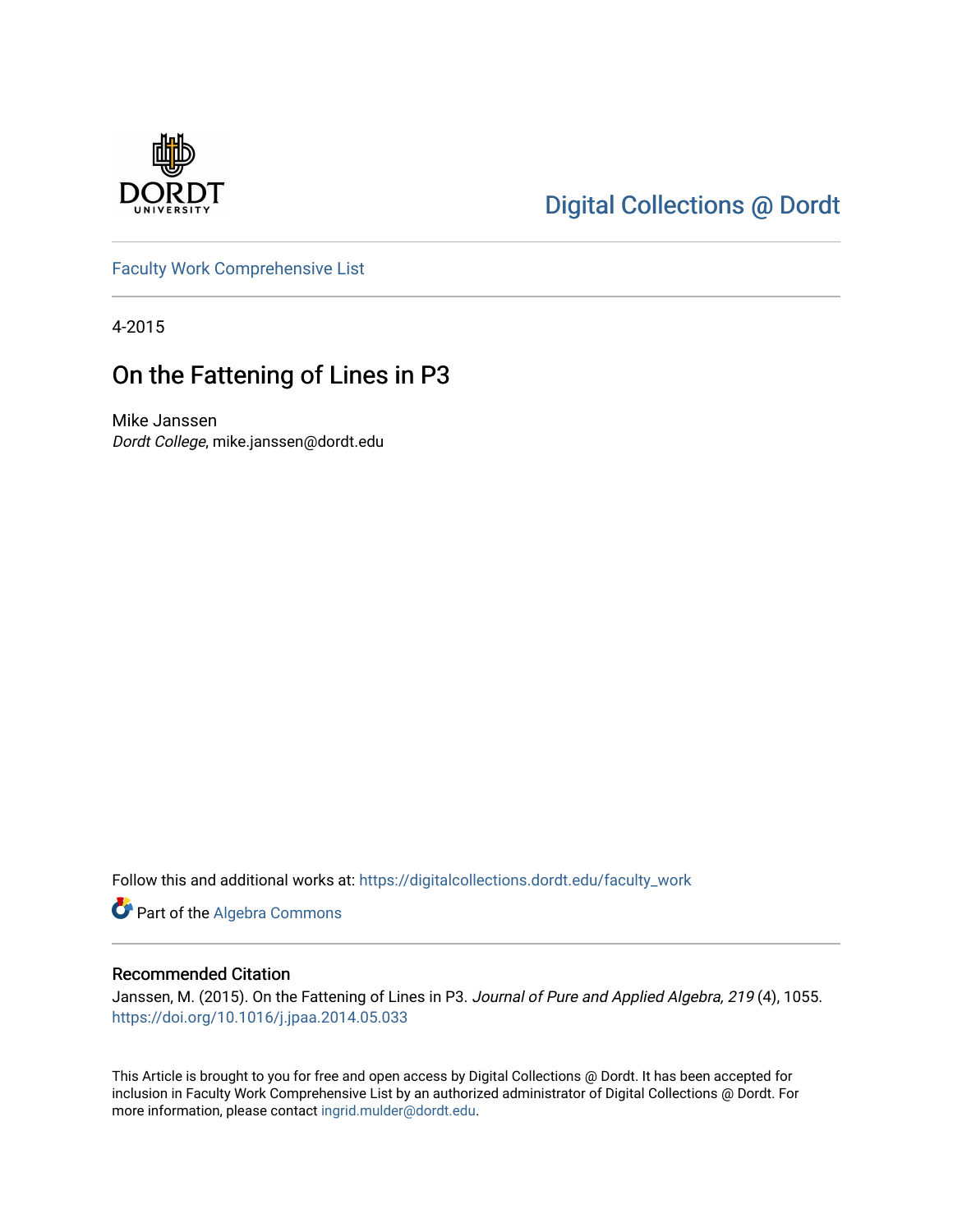## On the Fattening of Lines in P3

## Abstract

We follow the lead of Bocci and Chiantini and show how differences in the invariant alpha can be used to classify certain classes of subschemes of P^3. Specifically, we will seek to classify arithmetically Cohen-Macaulay codimension 2 subschemes of P^3 in the manner Bocci and Chiantini classified points in P^2. The first section will seek to motivate our consideration of the invariant alpha by relating it to the Hilbert function and gamma, following the work of Bocci and Chiantini, and Dumnicki, et. al. The second section will contain our results classifying arithmetically Cohen-Macaulay codimension 2 subschemes of P^3. This work is adapted from the author's Ph.D. dissertation.

### Keywords

algebra

**Disciplines** Algebra | Mathematics

## **Comments**

- <http://dx.doi.org/10.1016/j.jpaa.2014.05.0330022-4049>
- ©2014 Elsevier B.V. All rights reserved.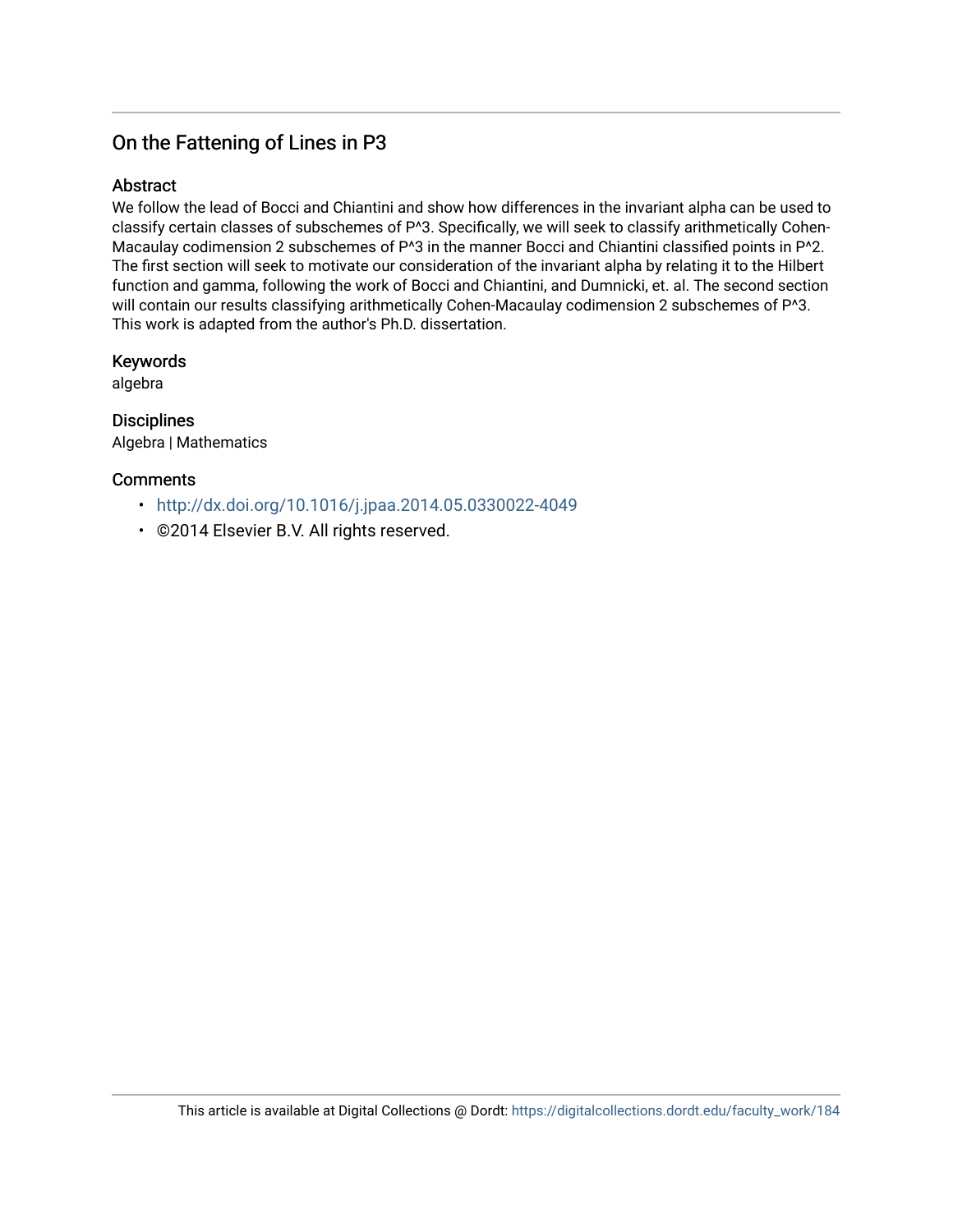Contents lists available at [ScienceDirect](http://www.ScienceDirect.com/)

## Journal of Pure and Applied Algebra

[www.elsevier.com/locate/jpaa](http://www.elsevier.com/locate/jpaa)

## On the fattening of lines in  $\mathbf{P}^3$   $\stackrel{\star}{\scriptscriptstyle\sim}$

### Mike Janssen

*Department of Mathematics, Statistics, and Computer Science, Dordt Col lege, Sioux Center, IA 51250, United States*

#### article info abstract

*Article history:* Received 25 November 2013 Received in revised form 16 April 2014 Available online 20 May 2014 Communicated by A.V. Geramita

We follow the lead of  $[2]$  and show how differences in the invariant  $\alpha$  can be used to classify certain classes of subschemes of  $\mathbf{P}^3$ . Specifically, we will seek to classify arithmetically Cohen–Macaulay codimension 2 subschemes of **P**<sup>3</sup> in the manner Bocci and Chiantini classified points in **P**2. The first section will seek to motivate our consideration of the invariant  $\alpha$  by relating it to the Hilbert function and  $\gamma$ , following the work of  $[2,5]$ . The second section will contain our results classifying arithmetically Cohen–Macaulay codimension 2 subschemes of **P**3. This work is adapted from the author's Ph.D. dissertation [\[11\].](#page-8-0)

© 2014 Elsevier B.V. All rights reserved.

### 1. The importance of *α*

Let *k* be an algebraically closed field of arbitrary characteristic. Much is known about finite sets of reduced points  $Z \subseteq \mathbf{P}^2$  over k. In particular, [\[7\]](#page-8-0) classified all possible Hilbert functions of finite sets of reduced points in  $\mathbf{P}^N$  over *k*. However, not much is known about the double scheme, 2*Z* (but see [\[8,6\]\)](#page-8-0).

**Definition 1.1.** In general, the *m*-th symbolic power of a homogeneous ideal  $I \subseteq R = k[\mathbf{P}^N]$  is

$$
I^{(m)} = R \cap \left( \bigcap_{P \in \text{Ass}(I)} \left( I^{m} R_{P} \right) \right),
$$

where Ass( $I$ ) denotes the set of associated primes of  $I$  and  $R_P$  is the ring  $R$  localized at the prime  $P$ .







<sup>✩</sup> The author wishes to thank Brian Harbourne for many helpful conversations during the preparation of this work, especially in the process of writing the dissertation [\[11\].](#page-8-0) The author also wishes to thank Juan Migliore for his very helpful comments on arithmetically Cohen–Macaulay schemes, and both Tomasz Szemberg and the referee for helpful suggestions regarding a simpler proof of [Proposition 2.10.](#page-6-0)

*E-mail address:* [Mike.Janssen@dordt.edu.](mailto:Mike.Janssen@dordt.edu)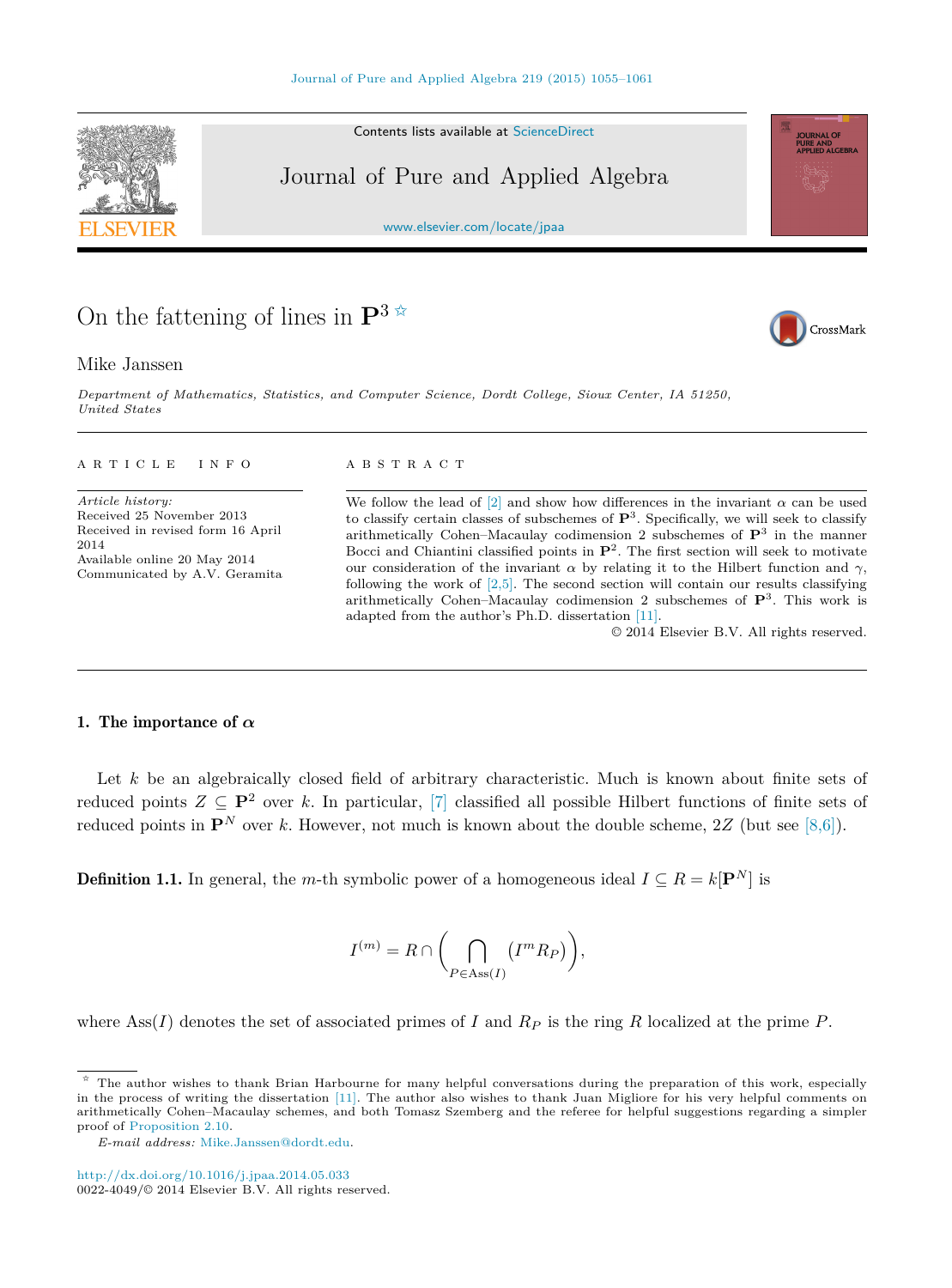When *I* is the ideal of a complete intersection,  $I^{(m)} = I^m$  (see [\[13, Lemma 5, Appendix 6\]\)](#page-8-0), and thus if  $I = (L_1, L_2)$  (where  $L_1, L_2$  are linear forms) is the ideal of a linear codimension 2 complete intersection (e.g., a point in  $\mathbf{P}^2$ , or a line in  $\mathbf{P}^3$ ), we have  $I^{(m)} = (L_1, L_2)^m$ .

**Definition 1.2.** Let  $Z \subseteq \mathbf{P}^N$  be a reduced subscheme defined by  $I = I(Z)$ . The double scheme (often called the double point scheme if *Z* is a set of reduced points, or the fattening) is the subscheme of  $\mathbf{P}^N$  defined by  $I^{(2)}$  and denoted 2Z.

In this paper, we follow the lead of Bocci and Chiantini [\[2\]](#page-8-0) and others in studying the number  $\alpha(I)$ , where *I* is the ideal of a reduced codimension 2 subscheme. Recall that, if *I* is a nonzero homogeneous ideal in  $k[\mathbf{P}^N]$ , the number  $\alpha(I)$  is the degree of a nonzero polynomial of least degree in *I*. (Equivalently, if  $I_d$ denotes the homogeneous component of *I* of degree *d*,  $\alpha(I) = \min \{d : I_d \neq 0\}$ .)

Now, it is not difficult to see that the number  $\alpha$  is the degree in which the Hilbert function of the quotient  $R/I$  first deviates from that of the ring  $R = k[\mathbf{P}^{N}]$ . Indeed, recall that the Hilbert function of the quotient of a homogeneous ideal  $I \subseteq R = \text{in degree } t$  is  $H(R/I, t) = \dim_k(R_t) - \dim_k(I_t)$ . If  $t < \alpha(I)$ ,  $\dim_k(I_t) = 0$ , hence  $H(R/I, t) = \dim_k(R_t) = {t + N \choose N}$ .

Thus, Bocci and Chiantini, rather than compute  $\alpha$  (or even Hilbert functions) of various planar point configurations in  $\mathbf{P}^2$  or their symbolic powers, chose to study the difference  $t := \alpha(2Z) - \alpha(Z)$ . This is related to the Waldschmidt constant

$$
\gamma(I):=\lim_{m\to\infty}\frac{\alpha(I^{(m)})}{m}.
$$

Understanding  $\alpha(I^{(m)})$  for all  $m \geq 1$  is a difficult task, while classifying *Z* based on the difference *t* is more tractable (though, as *t* increases, it grows more difficult).

An important first observation about *t* is that  $t \geq 1$  always holds; indeed, if *k* has characteristic 0, let *F* be a form of minimal degree  $\alpha(2Z)$  vanishing to order at least 2 at each point of *Z*. Then the partial derivatives of *F* vanish on *Z*, and the degree of the partial derivatives is less than the degree of *F*. If *k* has characteristic  $p > 0$ , then it may happen that every partial derivative of F is identically 0. In that case, *F* is the *p*-th power of some form *G*, which vanishes at each point of *Z*, and thus  $t \geq 1$ .

We follow the lead of [\[2\]](#page-8-0) and say that a subscheme  $Z \subseteq \mathbf{P}^N$  has type  $(d-t, d)$  if  $\alpha(Z) = d - t$  and  $\alpha(2Z) = d$ .

Bocci and Chiantini examine cases when *t* is small; specifically, they consider  $t = 1, 2$ . When  $t = 1$ , they use Bézout's Theorem to find:

**Theorem 1.3.** *(See Example 3.1, Proposition 3.2, and Theorem 3.3 of*  $[2]$ *.) Let*  $Z \subseteq \mathbf{P}^2$  *be a finite set of points. Then*  $t = 1$  *if and only if either Z is a set of collinear points and*  $\alpha(Z) = 1$  *or Z is a star configuration of*  $\binom{d}{2}$  *points and*  $\alpha(Z) = d - 1$ *.* 

That  $\alpha(Z) = 1$  and  $\alpha(ZZ) = 2$  when Z is a set of collinear points is clear. A star configuration of points in  $\mathbf{P}^2$  is the finite subset *Z* of  $\binom{d}{2}$  points of pairwise intersection of *d* lines, where  $d \geq 3$ . See [Fig. 1](#page-4-0) for a star configuration *Z* when  $d = 5$ . Let *F* be the product of the five linear forms corresponding to the lines, and *G* be the form *F* divided by one of the linear forms. Then it is clear that *F* vanishes to order 2 at each of the 10 points and *G* vanishes to order at least 1 at each point; it is known that *F* and *G* are forms of minimal degree vanishing to order 2 and 1, respectively, which means that *Z* has type (4*,* 5).

When  $t = 2$ , Bocci and Chiantini also obtain classification results, though these are much more complicated. The situation can be roughly described as follows: either  $\alpha(2Z) = 4$  and Z lies in a conic, or  $\alpha(2Z) > 4$  and *Z* lies in the nodes of the union of rational curves.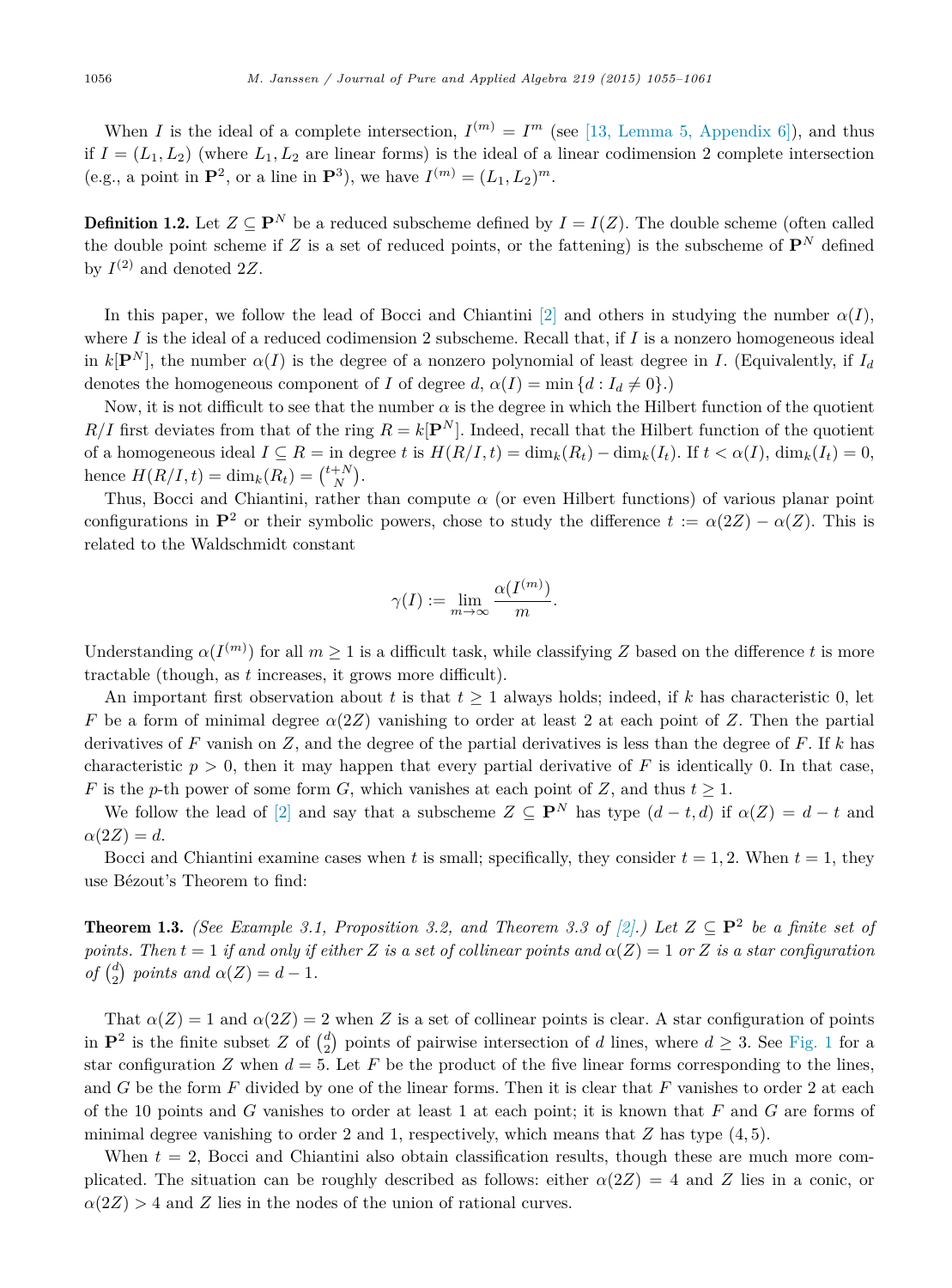<span id="page-4-0"></span>

Fig. 1. A star configuration formed by the pairwise intersection of 5 lines in  $\mathbf{P}^2$ .

There are several possible avenues for generalizing these results; the first we consider is to look at higher symbolic powers. We borrow the following notation from [\[5\]:](#page-8-0)

Notation 1.4. Let  $Z \subseteq \mathbf{P}^2$  be a finite fixed set of arbitrary points. Then we use the notation  $\alpha_{m,n}(Z)$  :=  $\alpha(I^{(m)}) - \alpha(I^{(n)})$  for  $m > n$ .

In [\[5\],](#page-8-0) Dumnicki et al. obtain stronger results by requiring the successive differences  $\alpha_{m+1,m}$  to be constant as *m* increases.

They then prove:

Theorem 1.5. *(See Theorems 3.1 and 4.14 of [\[5\].](#page-8-0)) If*

$$
\alpha_{2,1}(Z) = \alpha_{3,2}(Z) = \cdots = \alpha_{t+1,t}(Z) = d,
$$

*then*

*(1)* for  $d = 1$  *and*  $t > 2$  *the set Z is contained in a line, i.e.,*  $\alpha(Z) = 1$ ; *(2)* for  $d = 2$  *and*  $t > 4$  *the set Z is contained in a conic, i.e.,*  $\alpha(Z) = 2$ *.* 

*Moreover, both results are sharp, i.e., there are examples showing that one cannot relax the assumptions on t.*

The authors believe that such a result should be true for cubics as well.

Another recently-explored avenue is to points in  $\mathbf{P}^1 \times \mathbf{P}^1$ ; in [\[1\],](#page-8-0) the authors extend the results of [\[2,5\]](#page-8-0) to bi-homogeneous ideals over  $\mathbf{P}^1 \times \mathbf{P}^1$ .

A third avenue for generalizing the results of Bocci and Chiantini is to consider subschemes of higher dimensional projective spaces, and this is the direction we will take in the remainder of this note. However, rather than look at point configurations, we will examine configurations of lines in **P**<sup>3</sup>. Although the study of fat lines has been the subject of some recent study (see e.g., [\[9,10,4\]\)](#page-8-0), little is still so far known about them.

Herein, we begin the task of extending the  $t = 1$  result of Bocci and Chiantini to lines in  $\mathbf{P}^3$  by examining line configurations which are arithmetically Cohen–Macaulay (ACM). At the time of this writing, all known examples of line configurations with  $t = 1$  are ACM. Indeed, question of the existence of  $t = 1$  line configurations which are not ACM is open at this time. One of our goals in this work is to draw further attention to this situation by examining the ACM case. We also show that the usual notion of a star configuration (as defined in  $[2]$  and generalized in  $[6]$ , among others) is not general enough, and introduce the notion of a pseudo-star configuration. This work is based on [\[11\].](#page-8-0)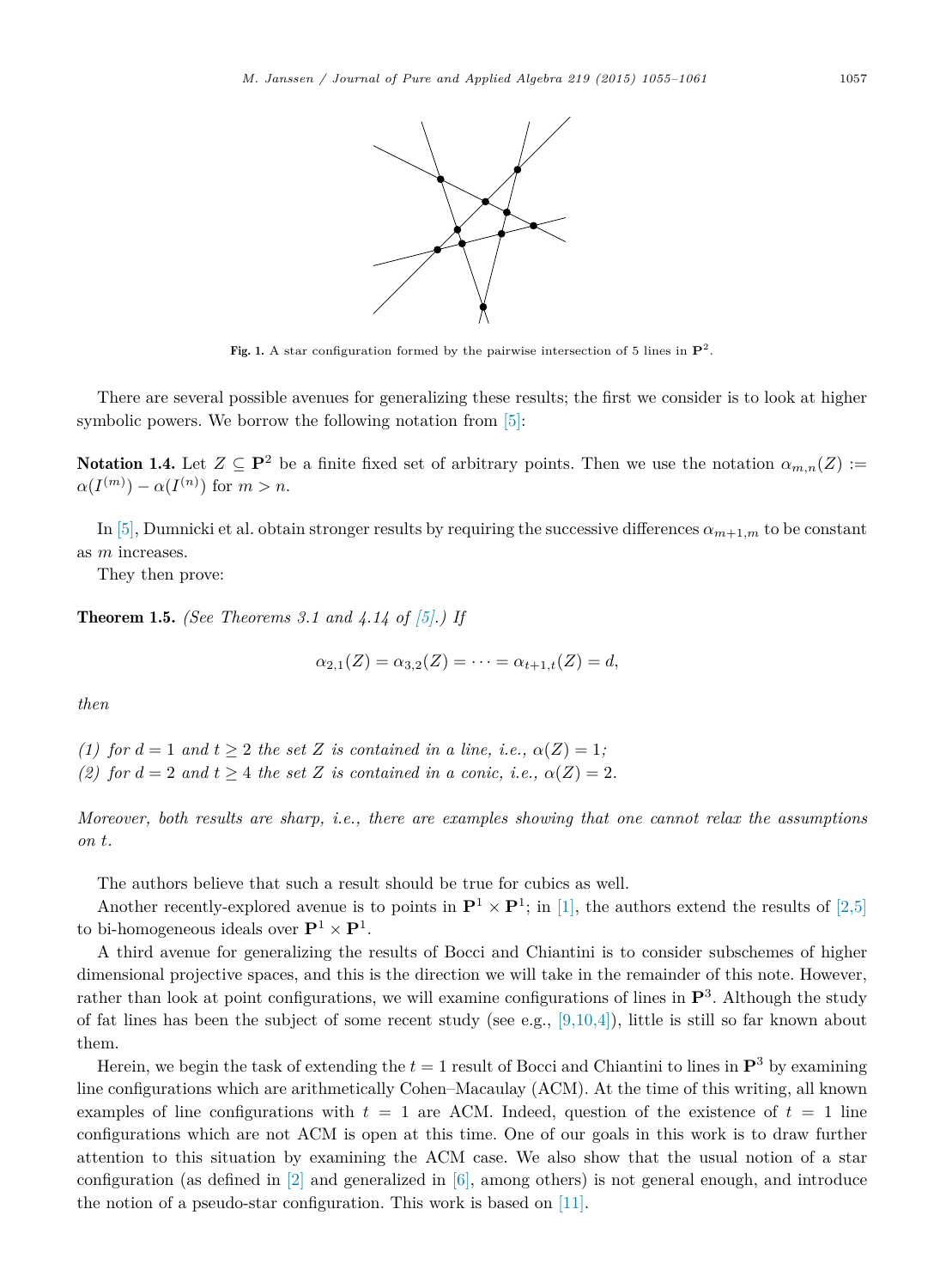### 2. Lines in **P<sup>3</sup>**

Throughout the remainder, let  $S = k[\mathbf{P}^3] = k[x, y, z, w]$  and  $R = k[\mathbf{P}^2] = k[x, y, z]$  be the homogeneous coordinate rings of **P**<sup>3</sup> and **P**<sup>2</sup>, respectively.

Broadly speaking, the two types of configurations of lines in **P**<sup>3</sup> we will discuss are the coplanar configurations and the pseudo-star configurations.

Definition 2.1. A pseudo-star configuration (or pseudostar) of lines in **P**<sup>3</sup> is a finite collection of lines formed by the pairwise intersection of hyperplanes such that no three of the hyperplanes meet in a line.

There is a growing body of literature on the study of star configurations (see  $\lceil 6 \rceil$  and the references therein). Indeed, star configurations were one of the first examples studied in [\[3\]](#page-8-0) in which the resurgence  $\rho(I)$  was introduced. The easiest examples, of course, are star configurations of points in  $\mathbf{P}^2$ , but star configurations can be defined in any codimension in any projective space.

As defined in  $[6]$ , a star configuration of lines in  $\mathbf{P}^3$  is a collection of lines formed by the pairwise intersections of hyperplanes which meet properly, meaning that the intersection of any *j* of the hyperplanes is empty or has codimension *j*. For the case of the pseudostars, we replace the requirement that the planes meet properly with the requirement that no three of the planes meet in a line; therefore, it may be that in a pseudostar in **P**<sup>3</sup>, more than three planes meet in a single point.

The easiest example of a pseudostar in  $\mathbf{P}^3$  is a star configuration of lines.

Another easy example of a pseudostar in  $\mathbf{P}^3$  is a projective cone over a star configuration of points in  $\mathbf{P}^2$ :

**Example 2.2.** Suppose  $I \subseteq R$  defines a star configuration Z of points in  $\mathbf{P}^2$ . The projective cone over Z is a subscheme of **P**<sup>3</sup> defined by the extension *IS* of *I* to *S*. This is an example of a pseudostar.

The proof of our main theorem will be powered by the notion of arithmetically Cohen–Macaulay subschemes. In particular, for an ACM subscheme  $X \subseteq \mathbf{P}^N$  we will exploit the relationship between  $\alpha(X)$  and  $\alpha(X \cap H)$ , where *H* is a general hyperplane.

**Definition 2.3.** A subscheme  $X \subseteq \mathbf{P}^N$  is arithmetically Cohen–Macaulay (ACM) if the homogeneous coordinate ring  $k[\mathbf{P}^{N}]/I(X)$  of the subscheme is Cohen–Macaulay.

Several familiar linear configurations are ACM.

Lemma 2.4. *Any collection of coplanar lines in* **P**<sup>3</sup> *is ACM.*

**Proof.** If  $I \subseteq S$  is the ideal of coplanar lines, then *I* is a complete intersection ideal, and thus  $S/I$  is Cohen–Macaulay.  $\square$ 

**Lemma 2.5.** Let  $\mathbb{L}$  denote a finite union of lines in  $\mathbb{P}^3$ . If  $\mathbb{L}$  is a star configuration of lines in  $\mathbb{P}^3$  or a *projective cone over a star configuration of points in*  $\mathbf{P}^2$ , L and 2L are ACM.

**Proof.** If  $\mathbb{L}$  is a star configuration of lines in  $\mathbb{P}^3$ , then  $\mathbb{L}$  and  $2\mathbb{L}$  are ACM by [\[6, Proposition 2.9 and](#page-8-0) [Theorem 3.1\],](#page-8-0) respectively. Suppose L is a projective cone over a star configuration *Z* in  $\mathbf{P}^2$ . Then  $I(\mathbb{L})$  = *I*(*Z*)*S*, and  $(R/I(Z))[w] ≅ S/I(Z)S = S/I(ℤ)$ . Since  $R/I(Z)$  is Cohen–Macaulay, so is  $(R/I(Z))[w]$ , and hence also  $S/I(\mathbb{L})$ . Therefore  $\mathbb{L}$  is ACM. A similar argument can be carried out for  $I(2Z)=(I(Z))^{(2)}$ .  $\Box$ 

Proposition 2.6. *Pseudostars and their symbolic squares are ACM.*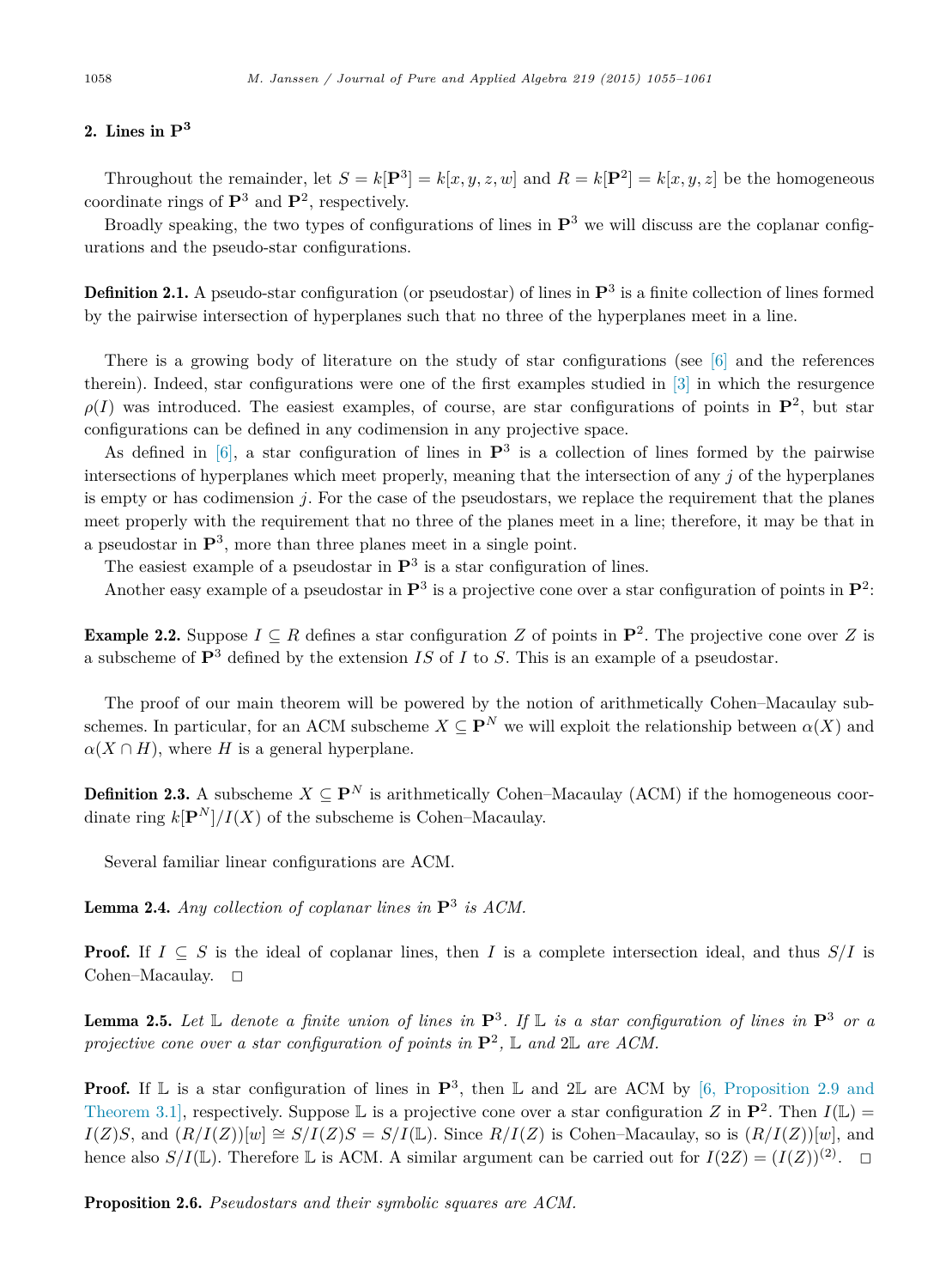<span id="page-6-0"></span>**Proof.** The reduced case was proved, though not explicitly, in [\[6, Proposition 2.9\]](#page-8-0) (but see [\[6, Remark 2.13\]\)](#page-8-0). The symbolic square case can be found in the first part of the proof of  $[6,$  Theorem 3.2], as the assumption that the hyperplanes meet properly can be relaxed to the assumption that no three hyperplanes contain a line.  $\square$ 

**Proposition 2.7.** *(See Corollary 1.3.8 of [\[12\].](#page-8-0)*) Let  $X \subseteq \mathbf{P}^N$  be an arithmetically Cohen–Macaulay scheme of *dimension at least 1, and suppose*  $H \subseteq \mathbf{P}^N$  *is a general hyperplane. Let*  $X \cap H$  *denote the general hyperplane* section of X,  $S = k[\mathbf{P}^{N}]$ , and  $R = S/I(H) \cong k[\mathbf{P}^{N-1}]$ . Then the Hilbert function of  $R/I(X \cap H)$  is given *by*

$$
H(R/I(X \cap H), t) = H(S/I(X), t) - H(S/I(X), t - 1).
$$

A useful corollary of Proposition 2.7 is the following.

**Corollary 2.8.** *Suppose*  $X \subseteq \mathbf{P}^N$  *is an arithmetically Cohen–Macaulay scheme of dimension at least 1, and*  $H \subseteq \mathbf{P}^N$  *is a general hyperplane. If*  $X \cap H$  *denotes the general hyperplane section of*  $X$ *, then*  $\alpha(X) =$  $\alpha(X \cap H)$ *.* 

**Proof.** This follows immediately from Proposition 2.7 and the definitions of the Hilbert function and  $\alpha$ .  $\Box$ 

Corollary 2.9. *Let* L *be a pseudostar in* **P**<sup>3</sup> *formed by the pairwise intersection of d planes, no three of which contain any line. Then*  $\alpha(\mathbb{L}) = d - 1$  *and*  $\alpha(2\mathbb{L}) = d$ *.* 

**Proof.** We first fix our notation. Let  $H_1, H_2, \ldots, H_d \subset \mathbf{P}^3$ ,  $d > 2$  (if  $d \leq 2$ , the lines resulting from the pairwise intersection of the hyperplanes will be coplanar) be hyperplanes, no three of which contain any line. Set  $\ell_{ij} = H_i \cap H_j$  for all  $i < j$ , and put  $\mathbb{L} = \bigcup_{1 \leq i < j \leq d} \ell_{ij}$ . Then  $\mathbb{L}$  is a pseudostar.

We first show that  $\alpha(\mathbb{L}) = d - 1$ . By Corollary 2.8, it is enough to show that the general hyperplane sections of  $\mathbb{L}$  form a star configuration of points in  $\mathbb{P}^2$ .

A general hyperplane *H* meets each  $H_i$  in a line  $L_i$ ; as *H* is general,  $L_i$  meets each  $\ell_{ii}$ ,  $j \neq i$  in distinct points  $p_{ij} \in H \cong \mathbf{P}^2$ . The points  $p_{ij}$ ,  $j \neq i$ , form a star configuration of points in  $H \cong \mathbf{P}^2$ , as each line  $L_i$ contains  $d-1$  points  $p_{ij}$ ,  $j \neq i$ ; each point  $p_{ij}$  lies on exactly two lines,  $L_i$  and  $L_j$ , hence we have exactly  $\binom{d}{2}$  points. Thus, the general hyperplane sections of  $\mathbb L$  form a star configuration.

To see that  $\alpha(2\mathbb{L}) = d$ , note that  $d \geq \alpha(2\mathbb{L}) > \alpha(\mathbb{L}) = d - 1$ .  $\Box$ 

The following proposition shows that if a general hyperplane intersects three or more lines in **P**<sup>3</sup> in collinear points, the lines must lie in a plane.

**Proposition 2.10.** A general hyperplane intersects  $d > 3$  non-coplanar lines in  $\mathbf{P}^3$  in *d* non-collinear points.

**Proof.** Note that it is sufficient to prove the proposition for  $d = 3$ , and let  $\mathbb{L} = \ell_1 \cup \ell_2 \cup \ell_3$  be the union of 3 non-coplanar lines  $\ell_1, \ell_2, \ell_3$ . Fix a general point  $p \in \ell_1$ , and let  $\pi$  be the projection from  $p$ . Observe that, if  $\pi(\ell_2) = \pi(\ell_3)$ , then  $\ell_2$  and  $\ell_3$  span a plane meeting  $\ell_1$  at p, which is impossible since p is general, unless L is coplanar. Thus,  $\pi(\ell_2) \neq \pi(\ell_3)$ .

Then take general points  $q_2 \in \pi(\ell_2) \setminus \pi(\ell_3)$  and  $q_3 \in \pi(\ell_3) \setminus \pi(\ell_2)$ . Their preimages  $p_2 \in \ell_2$ ,  $p_3 \in \ell_3$ determine, with  $p \in \ell_1$ , a general plane meeting the three non-coplanar lines in non-collinear points.  $\Box$ 

Another way to say this is:

**Corollary 2.11.** If  $d \geq 3$  lines in  $\mathbf{P}^3$  intersect a general hyperplane H in collinear points, then the lines are *coplanar.*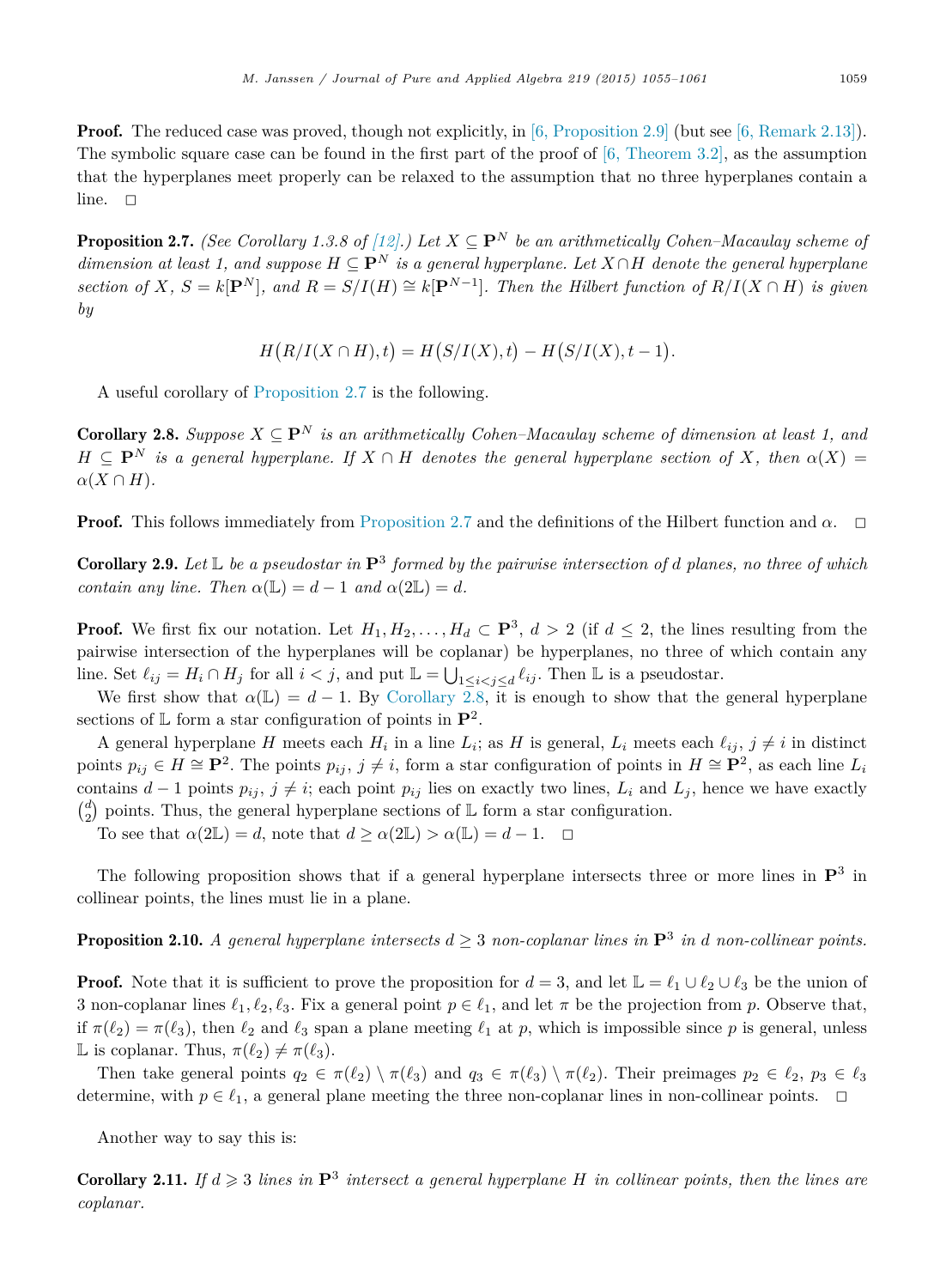

Fig. 2. Three lines  $\ell_1, \ell_2, \ell_3$  in  $\mathbf{P}^3$  such that  $\ell_2 \cap \ell_3 = \emptyset$ .

<span id="page-7-0"></span>We set the following notation.

Notation 2.12. Let  $H_1, H_2, \ldots, H_d \subset \mathbf{P}^3$  be hyperplanes, no three of which contain any line. Set  $\ell_{ij} = H_i \cap H_j$ for all  $i < j$ , and put  $\mathbb{L} = \bigcup_{1 \leq i < j \leq d} \ell_{ij}$ .

We now come to the main result of this work, which describes an extension of Bocci and Chiantini's  $t = 1$ result for points in  $\mathbf{P}^2$ . In  $\mathbf{P}^2$  every codimension 2 subscheme is ACM, as all finite sets of points in any  $\mathbf{P}^N$ are ACM. In higher dimensions, not every codimension 2 subscheme in  $\mathbf{P}^N$  is ACM (e.g., three skew lines in **P**<sup>3</sup>). However, the natural generalization of the Bocci–Chiantini result seems to be for ACM codimension 2 subschemes (but see [Question 3.1\)](#page-8-0).

**Theorem 2.13.** Let  $\mathbb{L}$  be a union of lines  $\ell_1, \ell_2, \ldots, \ell_s$ .

- *(a)* If  $\mathbb{L}$  *is ACM of type*  $(d-1,d)$  *for some*  $d > 1$ *, then*  $\mathbb{L}$  *is either a pseudostar or coplanar.*
- *(b)* If L is either a pseudostar or coplanar, then L has type  $(d-1, d)$  for some  $d > 1$ .

**Proof.** We begin by proving (a), and first treat the cases in which  $1 \leq s \leq 3$  in an ad hoc fashion.

Indeed, if  $s = 1$ , we have a single line, which is coplanar, so (a) holds.

For  $s = 2$ , either the lines meet, in which case they are coplanar, or the lines are skew. If the lines  $\ell_1, \ell_2$  are skew, then, without loss of generality, we may take  $I(\ell_1)=(x, y)$  and  $I(\ell_2)=(z, w)$ , so  $I(\mathbb{L})=(x, y)\cap(z, w)$ ,  $\alpha(\mathbb{L}) = 2$ , and  $\alpha(2\mathbb{L}) = \alpha((x, y)^2 \cap (z, w)^2) = 4$  so  $\mathbb{L}$  has type  $(d - 2, d)$ . In either case, if  $s = 2$ , (a) holds.

If  $s = 3$ , we have three possible configurations. If the lines meet in a single point, they are either coplanar or a pseudostar. If the lines do not meet in a single point but intersect pairwise, they are coplanar. The last case involves lines  $\ell_1, \ell_2, \ell_3$  such that  $\ell_2$  and  $\ell_3$  do not meet, but  $\ell_2 \cap \ell_1 \neq \emptyset$  and  $\ell_3 \cap \ell_1 \neq \emptyset$ , as in Fig. 2. In this case, we can, after an appropriate change of coordinates, assume  $I(\ell_1)=(x, z)$ ,  $I(\ell_2)=(y, z)$ , and  $I(\ell_3)=(x,w)$ . One can easily verify using a computer algebra system that  $\mathbb{L}=\ell_1\cup\ell_2\cup\ell_3$  is of type (2, 4) and is not a pseudostar (in particular, a pseudostar of three lines meets in a point). Thus, (a) is satisfied for  $1 \leq s \leq 3$ . To finish the proof we consider the case that  $s \geq 4$ .

Suppose L has type  $(d-1, d)$  for some  $d \geq 2$ , and let *H* denote a general hyperplane. As L is ACM, we can apply [Proposition 2.7](#page-6-0) to L to see that  $\alpha(\mathbb{L}) = \alpha(\mathbb{L} \cap H) = d - 1$ , and since  $d = \alpha(2\mathbb{L}) \geq \alpha(2(\mathbb{L} \cap H)) >$  $\alpha(\mathbb{L} \cap H) = d - 1$  (see [\[2\]\)](#page-8-0), the general hyperplane sections  $\mathbb{L} \cap H$  must have type  $(d - 1, d)$  in  $H \cong \mathbf{P}^2$ . By [\[2\],](#page-8-0) this means that the general hyperplane sections <sup>L</sup> <sup>∩</sup> *<sup>H</sup>* of <sup>L</sup> are either a set of collinear points or a star of points in **P**<sup>2</sup>.

If  $\mathbb{L} \cap H$  is a set of collinear points, we must have that  $\mathbb{L}$  is a set of coplanar lines (see [Proposition 2.10\)](#page-6-0). Otherwise, by [Proposition 2.10](#page-6-0) (since  $s \geq 4$  and thus  $s-1 \geq 3$ ) we have *d* (non-disjoint) collections of  $d-1$ collinear points (in fact, we have  $\binom{d}{2}$  points total, since  $\mathbb{L} \cap H$  is a star in  $H \cong \mathbf{P}^2$ ). Each of the  $\binom{d}{2}$  points is the hyperplane section of exactly one of the  $\ell_{ij}$ 's, so we must have  $s = \binom{d}{2}$  lines  $\ell_{ij}$ , with *d* (non-disjoint) collections of  $d-1 \geq 3$  coplanar lines. Moreover, since we have *d* hyperplanes meeting in  $\binom{d}{2}$  lines, it must